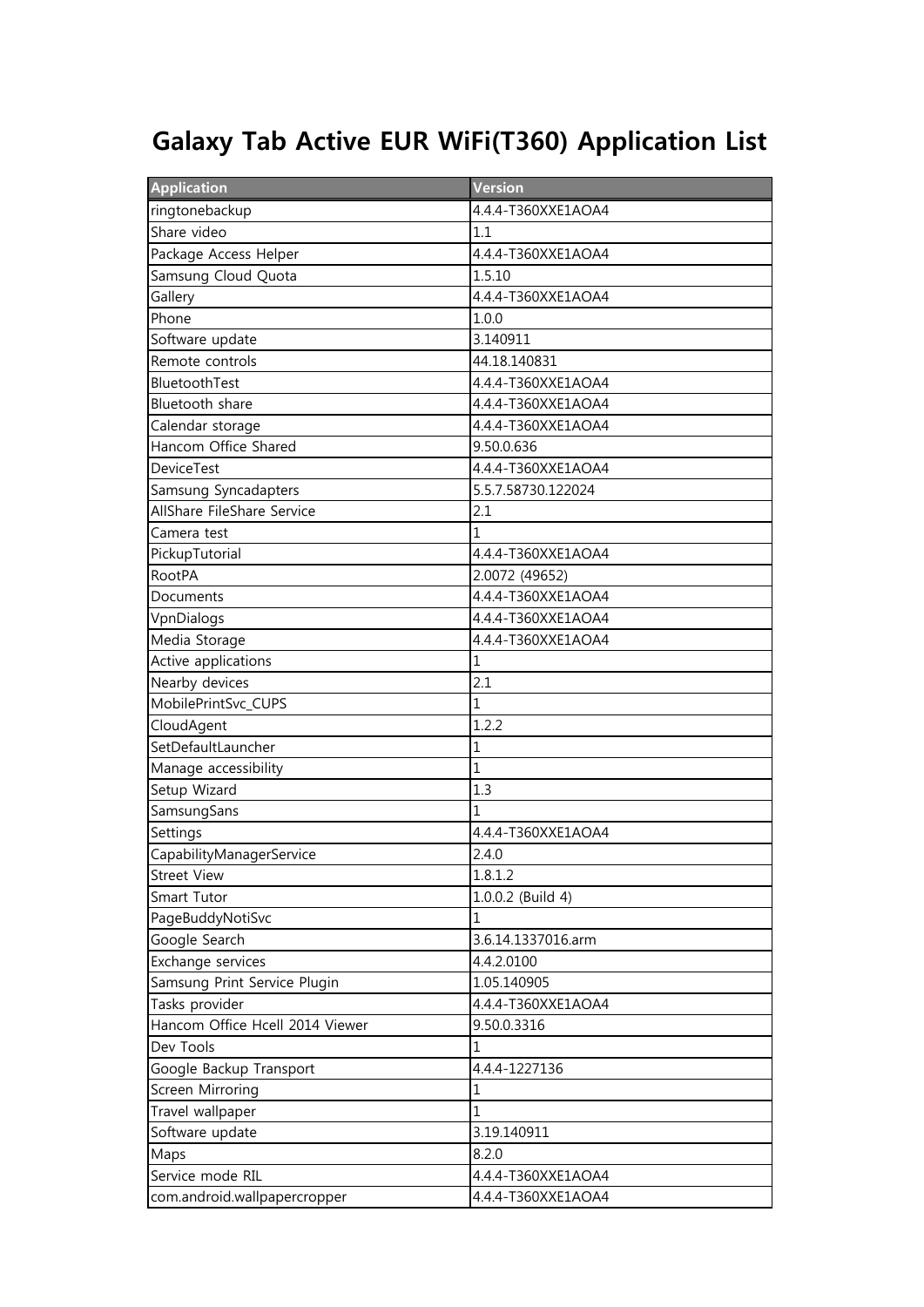| Wi-Fi Direct                    | 2.1                |
|---------------------------------|--------------------|
| Settings storage                | 4.4.4-T360XXE1AOA4 |
| Mobile print                    | 4                  |
| Drive                           | 2.0.222.51         |
| Download manager                | 4.4.4-T360XXE1AOA4 |
| com.android.browser.provider    | 4.4.4-1227136      |
| Samsung Content Agent           | 1                  |
| Safety information              | 1                  |
| Phase beam                      | 1                  |
| FWUpgrade                       | 1.2.0              |
| WallpaperPicker                 | 1                  |
| Weather                         | 141013.01          |
| <b>ANT Radio Service</b>        | 4.7.0              |
| Google Play Movies & TV         | 3.2.25             |
| SecurityManagerService          | 1.0.14             |
| com.sec.bcservice               | 2                  |
| Samsung SBrowser SyncAdapter    | 1.3                |
| CoolEUKor                       | 1                  |
| ANT+ Plugins Service            | 3.1.0              |
| Google One Time Init            | 4.4.4-1227136      |
| PopupuiReceiver                 | 1.6                |
| GoTrace                         | 0.5                |
| <b>Input Devices</b>            | 4.4.4-T360XXE1AOA4 |
| LogsProvider                    | 2                  |
| Calculator                      | 3.0.2476604        |
| ConfigUpdater                   | 4.4.4-1227136      |
| Enterprise VPN Services         | 1.3                |
| Hancom Office Hword 2014 Viewer | 9.50.0.3316        |
| Wi-Fi Direct share              | 2.1                |
| SysScope                        | 1.2.50kc           |
| EmergencyProvider               | 1                  |
| <b>GALAXY Apps</b>              | 14091705.50.033.1  |
| Android System                  | 4.4.4-T360XXE1AOA4 |
| Contacts Storage                | 4.4.4-T360XXE1AOA4 |
| Service mode                    | 4.4.4-T360XXE1AOA4 |
| EpsonPrintService               | 1.0.0              |
| External Storage                | 4.4.4-T360XXE1AOA4 |
| Calendar widget                 | 1                  |
| Unified Daemon                  | 140905.02          |
| com.samsung.android.sdk.spenv10 | 3.0.132            |
| Samsung Contact SyncAdapter     | 1.3                |
| Google+                         | 4.4.3.69327528     |
| Google Play Store               | 4.9.13             |
| Mobile tracker                  | 1                  |
| DiagMonAgent                    | 1.140841.0842      |
| Key Chain                       | 4.4.4-T360XXE1AOA4 |
| com.qualcomm.qcom_qmi           | $\mathbf 1$        |
| NFC Test 1.2                    | 1.0.0              |
| Multimedia UI Service Layer     | 1.8                |
| Google Play Newsstand           | 3.2.1              |
| <b>KLMS Agent</b>               | 2.4.362            |
| SettingSearchProvider           | 1.1                |
| Music                           | 14010601.2.00.02   |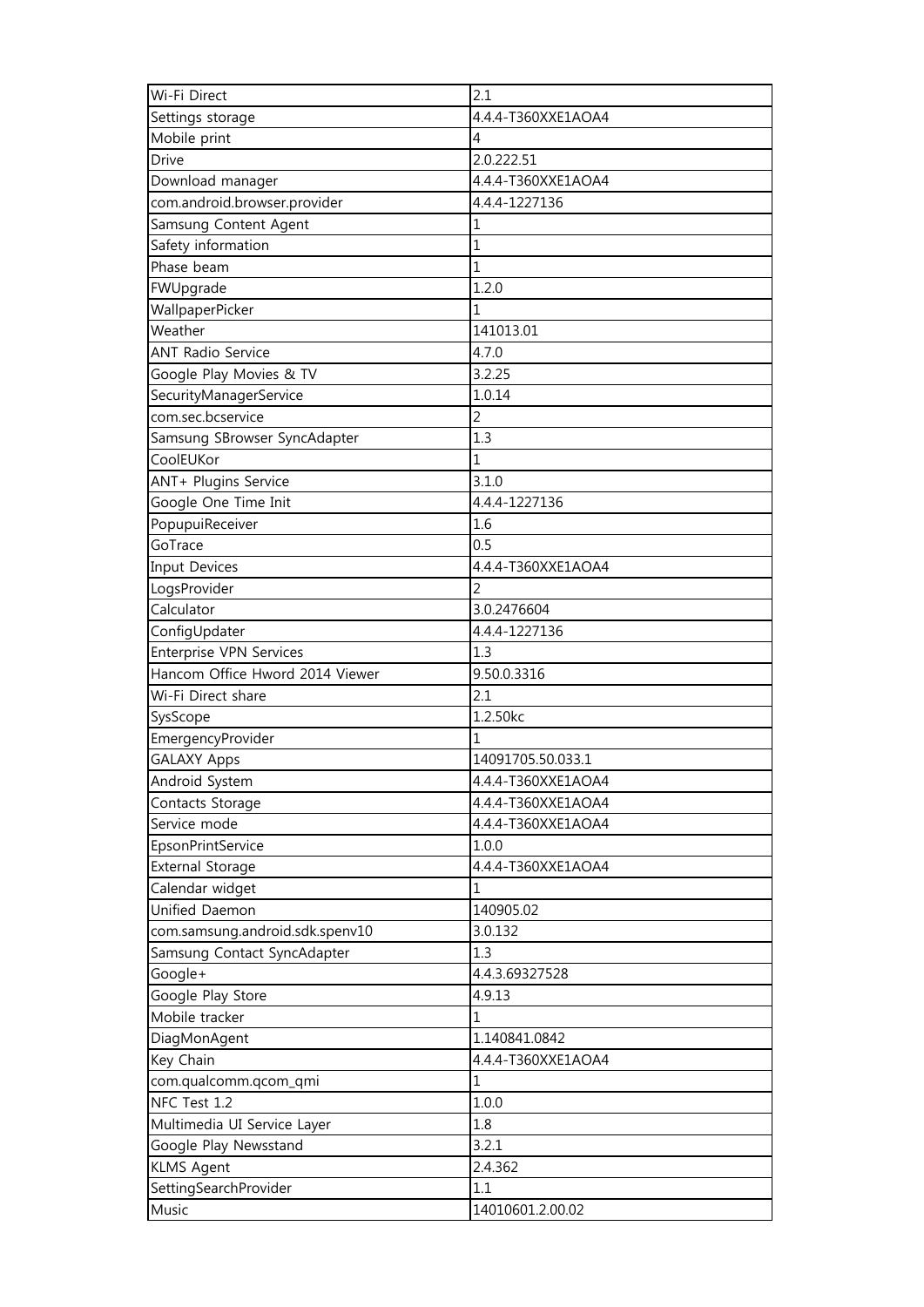| com.sec.android.app.minimode.res       | 4.4.4-T360XXE1AOA4   |
|----------------------------------------|----------------------|
| Google Services Framework              | 4.4.4-1288895        |
| com.android.keyguard                   | 4.4.4-T360XXE1AOA4   |
| ChocoEUKor                             | 1                    |
| <b>RCPComponents</b>                   | 1                    |
| Shell                                  | 4.4.4-T360XXE1AOA4   |
| <b>USBSettings</b>                     | 1                    |
| Google Contacts Sync                   | 4.4.4-1227136        |
| FixmoISA                               | 2.2                  |
| Samsung Memo SyncAdapter               | 4                    |
| com.qualcomm.timeservice               | 4.4.4-T360XXE1AOA4   |
| com.qualcomm.atfwd                     | 4.4.4-T360XXE1AOA4   |
| <b>INDIServiceManager</b>              | 2.30.0305            |
| com.sec.phone                          | 1                    |
| Assistant menu                         | 1                    |
| com.sec.android.app.wfdbroker          | 1.0.0                |
| Remote controls                        | 44.140841            |
| com.android.providers.partnerbookmarks | 4.4.4-T360XXE1AOA4   |
| Contacts                               | 4.4.4-T360XXE1AOA4   |
| Video                                  | A.01.011802V         |
| <b>HTML Viewer</b>                     | 4.4.4-T360XXE1AOA4   |
| Factory Mode                           | 1                    |
| Google Account Manager                 | 4.4.4-1227136        |
| Samsung keyboard                       | 4                    |
| AngryGPS                               | 3.05                 |
| DirectConnectManager                   | 3.7                  |
| S Planner                              | 4.4.4-T360XXE1AOA4   |
| <b>ANT HAL Service</b>                 | 3.1.1                |
| BadgeProvider                          | 1                    |
| Samsung SNote3 SyncAdapter             | 1.0.1                |
| Samsung text-to-speech engine          | 1                    |
| Backup                                 | 3.10.8               |
| Internet                               | 2.0.341100710.184495 |
| com.android.sharedstoragebackup        | 4.4.4-T360XXE1AOA4   |
| Dictionary                             | 1                    |
| AllShare ControlShare Service          | 1.0.0                |
| EmergencyManagerService                | 4.4.4-T360XXE1AOA4   |
| Intelligence Service                   | 1.0.1                |
| <b>TalkBack</b>                        | 3.5.1                |
| Memo                                   | 1.0.3785840          |
| Certificate installer                  | 4.4.4-T360XXE1AOA4   |
| MobilePrintSvc_CUPS_Backend            | 20130513             |
| RoseEUKor                              | 1                    |
| AutoPreconfig                          | 2.0.0                |
| TouchWiz home                          | 1                    |
| Samsung Push Service                   | 1.2.9.9              |
| Google Play services                   | 6.1.88 (1557022-034) |
| ShareShotService                       | 1                    |
| Photo Screensavers                     | 4.4.4-T360XXE1AOA4   |
| Nearby Service                         | 2.1                  |
| SmartcardService                       | 3.1.0                |
| Hancom Office Hshow 2014 Viewer        | 9.50.0.3316          |
| com.sec.enterprise.knox.attestation    | 1.0.1                |
|                                        |                      |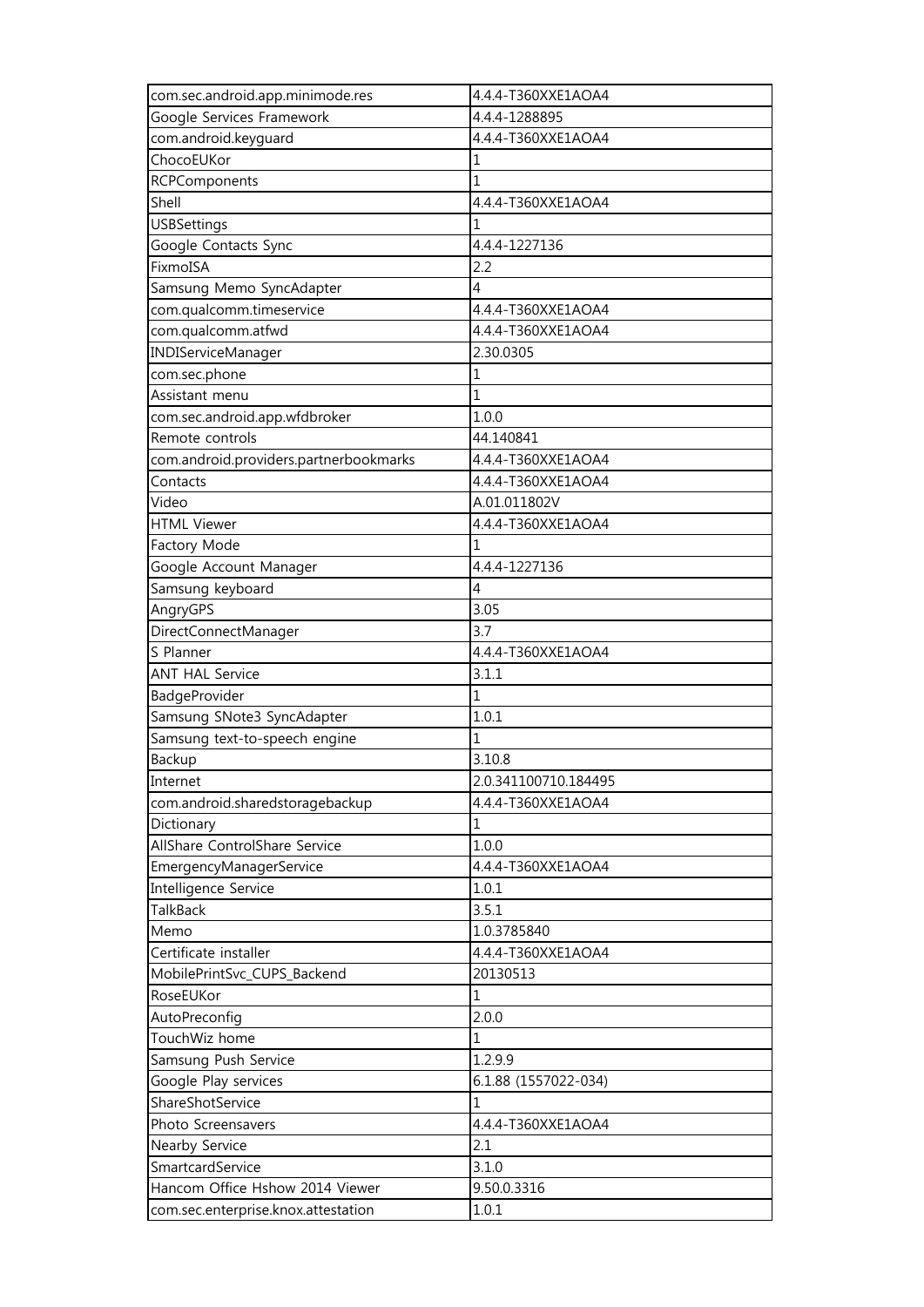| Dropbox                                  | 2.4.4.8            |
|------------------------------------------|--------------------|
| Samsung setup wizard                     | 1                  |
| HP Print Service Plugin                  | 1.0.47             |
| Enterprise Sim Pin Service               | 4.4.4-T360XXE1AOA4 |
| com.sec.android.SamsungDrmProvider       | 4.4.4-T360XXE1AOA4 |
| Samsung Galaxy                           | 1.3.5              |
| Security storage                         | 4.4.4-T360XXE1AOA4 |
| Google Play Music                        | 5.6.1623P.1416251  |
| HwModuleTest                             | 4.4.4-T360XXE1AOA4 |
| DeviceKeystring                          | 4.4.4-T360XXE1AOA4 |
| com.qualcomm.interfacepermissions        | 1                  |
| MyScript Resource Manager                | 1.3.0              |
| Live wallpaper picker                    | 4.4.4-T360XXE1AOA4 |
| DirectShareManager                       | 2.5.0              |
| TetheringAutomation                      | 1.0.1              |
| Package installer                        | 4.4.4-T360XXE1AOA4 |
| Launcher                                 | 1                  |
| RilNotifier                              | 1.0.0              |
| Remote Controls                          | 4.78               |
| Google Text-to-speech Engine             | 3.1.3.1162895      |
| Hancom Office Updater                    | 9.50.0.1           |
| Help                                     | 1                  |
| WlanTest                                 | 1.0.0              |
| <b>Bubbles</b>                           | 1                  |
| New registration                         | 1.1.27             |
| Email                                    | 4.4.2.0300         |
| com.sec.android.app.FlashBarService      | 1                  |
| <b>Fused Location</b>                    | 4.4.4-T360XXE1AOA4 |
| com.android.backupconfirm                | 4.4.4-T360XXE1AOA4 |
| Interaction control                      | $\mathbf{1}$       |
| wssyncmlnps                              | 44.140912          |
| MusicFX                                  | 1.4                |
| Adapt sound                              | $\mathbf 1$        |
| Google Play Books                        | 3.1.49             |
| SilentLogging                            | 1.0.1              |
| Security policy updates                  | SPD_v2_1408_5_2    |
| Sound Recorder                           | 4.4.4-T360XXE1AOA4 |
| ClipboardSaveService                     | 1                  |
| Trim                                     | 135.8.ms_hw        |
| Google Partner Setup                     | 4.4.4-1227136      |
| TcpdumpService                           | 1.0.14             |
| ProxyHandler                             | 4.4.4-T360XXE1AOA4 |
| ANTPlusTest                              | 01.00.00           |
| com.samsung.android.app.watchmanagerstub | 14.08.023          |
| Samsung Link Platform Connectivity       | 2.7.4.9            |
| Log Kit                                  | 2.1.2              |
| Camera                                   | $\overline{2}$     |
|                                          |                    |
| GALAXY Apps Widget<br>WlucTest           | 8.00.029<br>1.1    |
| <b>KNOX</b>                              | 2.1.0              |
|                                          |                    |
| Samsung Keystring                        | 20140605           |
| Application installer                    | 4.4.4-T360XXE1AOA4 |
| Market Feedback Agent                    | 4.4.4-1227136      |